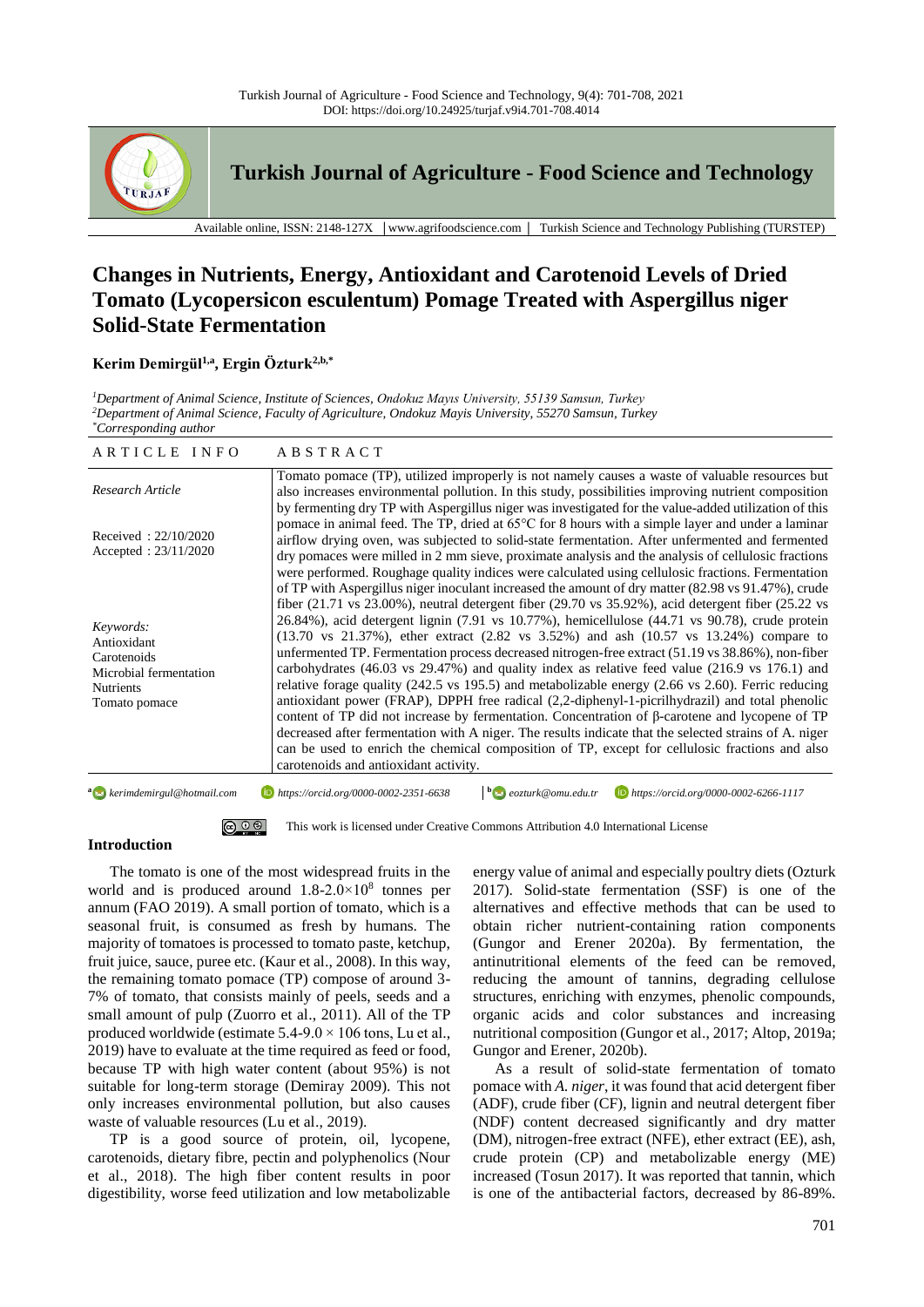The optimization of some parameters such as the choice of suitable microorganisms and substrates in the isolation and purification of the product has a beneficial effect on the efficiency and yield of the SSF (Altop, 2019b). In previous studies, it has reported that ATCC 9142, ATCC 200345 and ATCC 52172 strains decreased CF, NFE, NDF and ADF amounts (Gungor et al., 2017), but the ether extract content did not change (Aguilar et al., 2008; Okpako et al 2008; Lawal et al., 2010). In contrast, in some studies, SSF decreased ether extract (Kayode and Sani, 2008; Apata, 2011) and ash content (Kayode and Sani, 2008). Moreover, it is known that microorganisms reduce the NFE content of the substrate using easily soluble carbohydrates in the substrate. However, ATCC® 9029™ strain increased the content of NFE in TP (Tosun, 2017) and in *Terminalia catappa* fruit meal (Apata et al., 2011), respectively. These reports indicate that the efficiency of SSF depends on mainly two factors with, related to SFF such as microorganism type or strain, pH and moisture of culture medium and with substrates such as cultivars, season, or processing, including the nutritive value. There is no enough information on whether SSF application using *A. niger* (ATCC® 200345 TM) affects the nutrient content and quality of the pomace from Tokat tomato, one of the most quality cultivars in terms of marketable food products and nutritive value. Therefore, in this research, it was puposed to determine how the nutrient content of dry tomato pomace was affected by SSF application using *A. niger* (ATCC® 200345 TM).

## **Materials and Methods**

#### *Collection of Samples*

Freshly harvested tomatoes were collected and put in the container, washed to remove dirts, chopped into small pieces with a knife. In order to remove the juice of the roughly crushed tomatoes, it was squeezed through a sieve with a diameter of 1 mm. The remaining part of the sieve was used as tomato pomace.

## *Drying and Nutrient Analysis of Tomato Pomace*

The TP was dried in an air-circulating oven in trays at 65°C for 8 hours. The dried TP was milled through a 2 mm hole diameter sieve and mixed homogeneously. Three samples of tomato material were put to the laboratory and stored at -20°C until further proccess for determination of antioxidant level and total phenolic content.

## *Fermentation of Dried Tomato Pomace*

In solid state fermentation, dry TP from Tokat tomato and *Aspergillus niger* (ATCC® 200345 TM) obtained from the American Type Culture Collection was used as a substrate and inoculant, respectively. In the study, 6 kg pomace with a DM content of 90% were divided in 6 equal parts and allocated to 2 treatment groups with 3 replications. These TP samples were ground and then sterilized in an autoclave at 121°C for 15 minutes. After *A. niger* microorganism was cultured for 7 days at 24°C in potato dextrose agar (PDA), the bacteria count was made by a Thoma slide and a suspension of  $10<sup>4</sup>$  spores /ml was prepared. Then *A. niger* spore was propagated to ferment the second TP group in a sterile cabinet. In order to provide an environment suitable for the operation of *A. niger*, a

mixture of nutritional salt with 60% humidity was applied. A nutritional salt  $((NH4)_2SO4:$  glucose:  $KH_2PO_4:$  urea:  $MgSO_4.7H_2O$ : peptone = 6:4:4:2:1:1) of 180 g was added to 1600 cc of distilled water to ensure that the mixture contained 60% moisture. This fermentation media was calibrated to pH 5 using 1 N NaOH and HCl. Thus TP samples were incubated at 30°C for 72 hours. Then they spread on polyethylene paper and dried to 90% dry matter at room temperature. At the end of the drying process, they were ground to 2 mm for proximate analyses.

## *Analysis of Proximate*

The samples obtained at the end of fermentation were dried in the oven (30-50°C) and then, DM, ash, CP, EE, CF analyzes was made according to Weende analysis method. Also, these nutrient ingredients were analysed in the dried TP before fermentation. ADF, NDF and acid detergent lignin (ADL) analyzes were performed (A2000, Ankom) considering Van Soest et al. (1991). Hemicellulose was calculated as NDF minus ADF. Quantity of NFE was calculated on a dry weight basis by subtracting the percentages of CP, EE, CF and ash from 100%. The Relative Feed Value (RFV) index assumes digestible dry matter (DDM) of the alfalfa from ADF, and calculates the DM intake potential from NDF. The index is then calculated as DDM multiplied by dry matter intake (DMI as a % of BW) and divided by 1.29. This index sorts the forages according to the digestible DMI of full bloom alfalfa (Jeranyama and Garcia, 2004). Total digestible nutrients (TDN) substitutes and DDM is used for the Relative Forage Quality (RFQ) calculation. Feed intake and TDN values are estimated from fiber digestibility provided in the laboratory. The RFQ was calculated as follows (Undersander 2003):

 $RFO = (DMI, % of BW) \times (TDN, % of DM) / 1.23.$ 

The value of 1.23 ensures the equation has an average and range similar to that of RFV. TDN, DE and ME were calculated according to Alves et al. (2011).

TDN =  $102.56 - (1.14 \times ADF)$ .  $DE = TDN \times 0.044$ .  $ME = DE \times 0.82$ .

#### *Determination of Total Phenolic Content*

Dried plant materials were extracted with 75 mL (95%  $v/v$ ) ethanol at 40 $\degree$ C for 10 min; the extraction process was repeated thrice. The solvent was evaporated at 40°C under reduced pressure. Dried extract was used in later analysis. The total phenolic content of TP and fermented tomato pomage (FTP) extracts was determined using Folin and Ciocalteu reagent, following the spectrophotometric method described by Singleton and Rossi (1965) via small modifications. The test sample  $(200 \mu L)$  of diluted extract) was mixed with 1 mL of 0.2 N Folin-Ciocalteu's phenol reagent and left in the dark for eight minutes. Then 2 mL of saturated sodium carbonate (75 g / L, 7.5% w/v in water) was added, the mixture was shaken and kept in the dark. After a 2-2.5 hour reaction at room temperature, the absorbance of all samples was measured at 760 nm with a UV-spectrophotometer. The phenolic content was calculated as gallic acid equivalents (GAE/g) of dry plant material on the basis of a standard gallic acid curve (5–500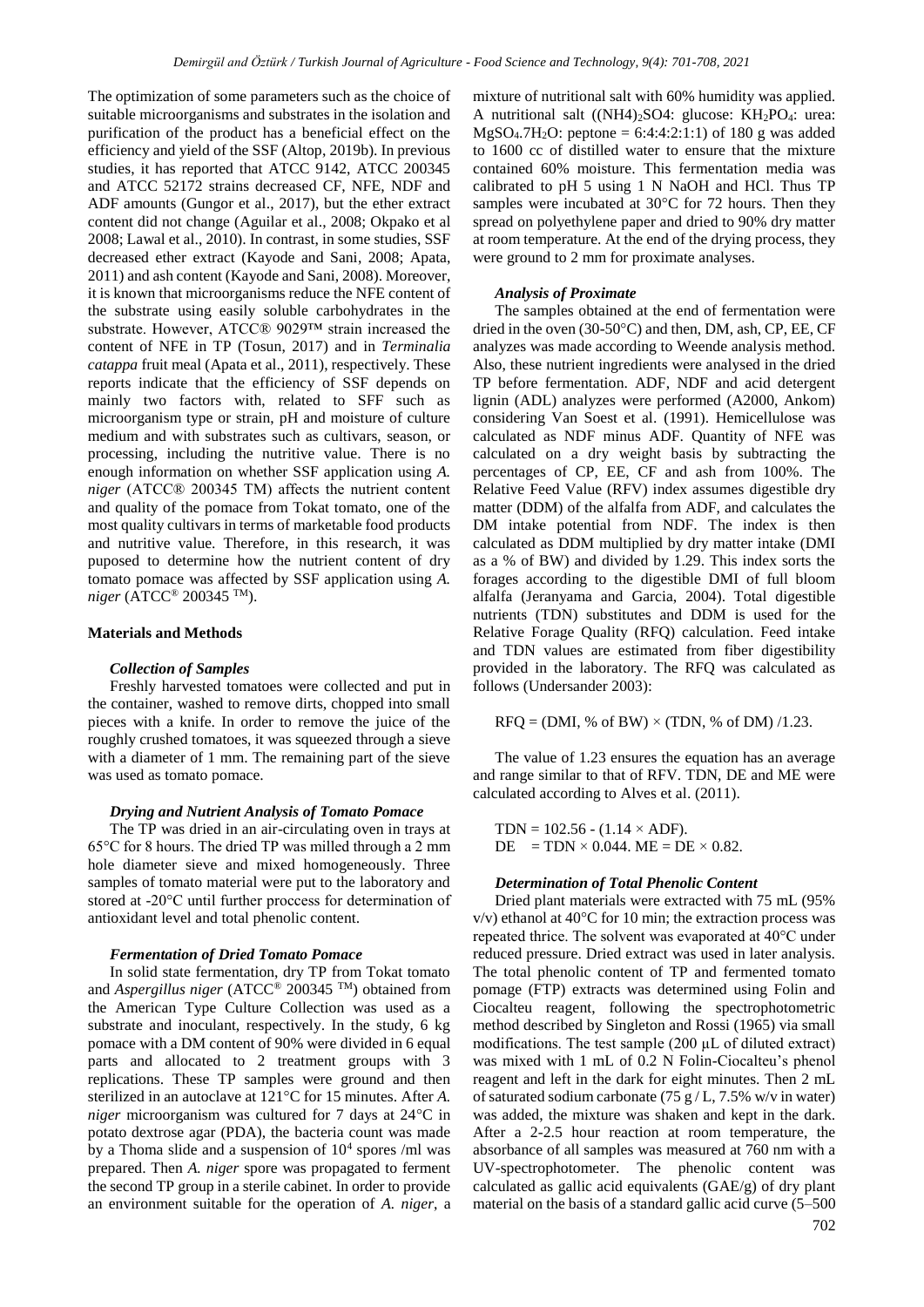mg/L,  $Y = 0.0027x - 0.0055$ ,  $R^2 = 0.9999$ ). All appointments were done three times.

# *Determination of Total Flavanoids*

The total flavonoid ingredient of the unfermented and fermented dry tomato pomages was made according to the aluminum chloride colorimetric method with some modifications (Verzelloni et al., 2007). One mL sample was mixed with  $0.3$  mL of 5% NaNO<sub>2</sub> solution, and after kept for five minutes,  $0.5$  mL of  $2\%$  AlCl<sub>3</sub> was added. This mixture was neutralized with 1M NaOH, and after 10 minutes, the optic density at 510 nm was measured. The results are expressed in terms of catechin equivalent.

## *Determination of Antioxidant Activity*

The extracts were dissolved in 80% methyl alcohol to obtain a 20 mg/mL stock solution. The antioxidant activity of the extracts was measured at a concentration of 500  $\mu$ g/mL by following two methods. The percentage of antioxidant activity of the substances was assigned by DPPH free radical (2,2-diphenyl-1-picrilhydrazil) testing. The measurement of the DPPH radical scavenging activity was executed according to the methodology defined by Brand-Williams et al. (1995). A stock solution of DPPH (200  $\mu$ M) was prepared in methanol. The reaction mixture, containing 100  $\mu$ L of DPPH and 100  $\mu$ L of the diluted test sample, was incubated at 20°C for 120 min. The absorbance expressed as the trolox equivalent was measured at 515 nm. Percent DPPH radical scavenging activity was calculated as follows: Percentage of radical scavenging activity =  ${1 - (sample - blank) (control$ blank)}  $\times$  100. Ferric reducing antioxidant power (FRAP) analysis was performed to the method proposed by Benzie and Szeto (1999) for determining the antioxidant status, the calculation was made by using the standard curve drawn with iron sulphate.

## *Statistical Analysis*

The data provided in the study were analyzed by t test and the values are explained as the mean  $\pm$  standard deviation (SD). The normality assumption of the data and the homogeneity of the variances were evaluated by the Shapiro Wilk test and evaluated by Levene test, respectively. SPSS 21.0 program was used in all statistical analyzes.

#### **Results and Discussion**

Since the dry matter levels of the fermented and nonfermented pomace were different, the comparison of both products was carried out on a 100% dry matter basis (Table 1). When the nutrients of the fermented tomato pomace were compared to the non-fermented pomace, significant increases were observed in all the examined nutrients (P<0.001). In the TP fermented by *A. niger*, CP, ash and EE contents increased 56%, 25% (P = 0.004) and 25% (P=0.056), respectively. Also, this fermentation increased the CF, ADF, NDF and ADL contents at the ratios of 5.9%, 6.4%, 21.0% and 36.2% respectively (P<0.001). However, the NFE and non-fiber carbohydrates (NFC) amounts decreased by  $31.7\%$  and  $54.4\%$ , respectively (P<0.001). Some energy values such as TDN, DE, ME and net energy lactation (NEL) and some quality parameters (RFV and RFQ) of the TP decreased by fermentation (approximately 2.5% of energy values and 23% for quality parameters (P<0.001, Table 2). Total phenolic content was slightly higher in FTP (96.36.73 mg GAE/g dry wt.) than in TP (87.20 GAE/g dry weight). While total phenolic content and antioxidant level did not increase, concentration of βcarotene and lycopene of TP decreased after fermentation with *A niger* (Table 3).

The result of the present study indicated that solid state fermentation resulted in significant change in the nutrient content and nutritive value of TP. In general, nutrient contents of TP except for NFE and NFC increased, whereas, nutritive value decreased by *A. niger* fermentation. These results suggested that solid-state fermentation using A. *niger*  was not enough effective in the substrate with high nutrient content due to the fact that an increase in the cellulose compounds such as ADF, NDF, ADL, hemicellulose and CF. Our results agree with Altop et al. (2019) who reported that the corresponding contents of sunflower meal and cottonseed meal increased by *A. niger* fermentation. Similar results have been reported in the studies on mango kernel (Kayode and Sani, 2008) and sour cherry kernel (Güngör et al. 2017). The increase in NDF and ADF of TP caused a decrease in feed consumption due to increase its volumetric capacity when used in animals, as determined herein. As such, it can be said that if the feed is rich in other nutrients as well as high CF content, the effect of fermentation may not be efficient on cellulosic ingredients. The results in some studies about the effect of SSF on sunflower meal (Jannathulla et al., 2018; Altop et al., 2019) and TP (Tosun, 2017) did not support this argument. The discrepancies between the results of previous studies and the present study may be attributed to substrate (particle size, initial moisture content and pretreatment), incubation conditions (pH, relative humidity, temperature, agitation and aeration, additional N, P and C supply) and microorganism used in the fermentation (strain, amount and sowing time), as reported by Pandey (2003) and Elibol and Moreira (2005). In a study relating to fermentation of TP with A. niger (Tosun, 2017), incubation parameters such as humidity, temperature, pH and fermentation duration were 91%, 28°C, 4-5 and 72 hours, respectively, whereas corresponding parameters in our study were 60%, 24°C, 5 and 168 hours.

While Assi and King (2008) reported that SSF increased the CP content of TP as reported herein, Tosun (2017) reported did not affect this nutrient. The increase in CP content of fermented TP may be resulted from the advanced mycelial growth of fungi used. Indeed, Altop (2019a) attributed that an increment in the CP content of the fermented sunflower meal and the hazelnut kernel meal resulted from increased A. niger spores during fermentation.

Microorganisms can derive energy from carbohydrates, alcohols, and amino acids (Sandle, 2016). Based on this information, it can be explained why there is an increase in CP and EE content. Indeed, in our research, NFE and NFC which were used as sources of energy by microorganisms reduced. The energy of the pomace could be enhanced proportionally due to the increase in the content of crude oil by fermentation, in contrast to our findings, EE levels of sunflower meal, cottonseed meal and soybean meal were reported to have decreased by the fermentation (Kumar and Kanwar, 2012; Jannathulla et al., 2018). Diminishing of EE contents could be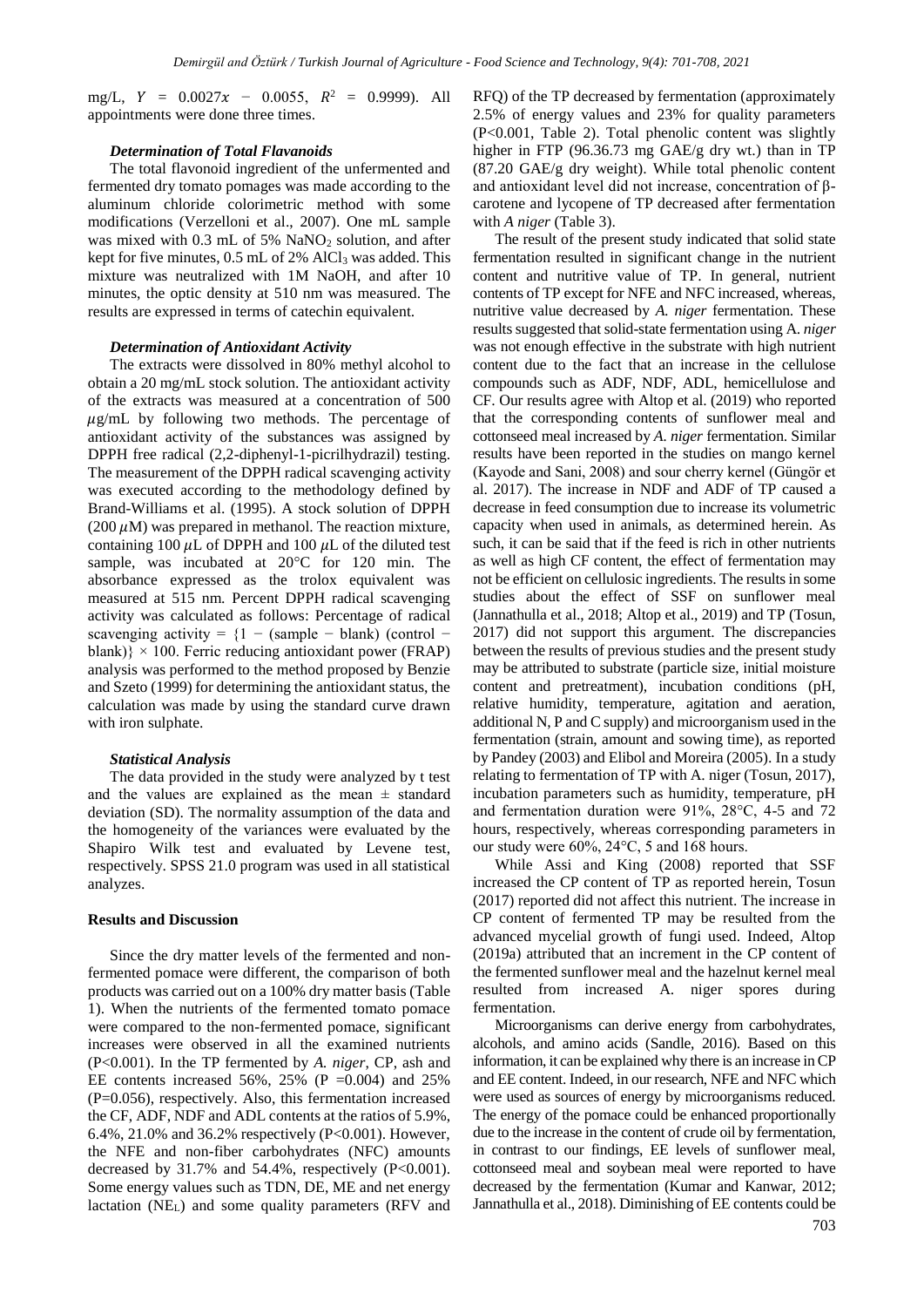attributed to lipase enzymes, which can be produced by *A. niger* in SSF (Kumar and Kanwar, 2012).

The ash content of the fermented TP was also increased. This increase was parallel to the increase in organic matter. At the end of the fermentation process, an increase in ash level of many products (olive leaf, tomato pulp, pomegranate peel and Larrea tridentata leaves) has been reported in the literature (Altop, 2019a; Assi and King, 2008; Aguilar et al., 2008). However, the results of this study are in contradiction with the study of Indian almonds (Apata, 2011) in which ash content decreases and TP (Tosun, 2017) and palm seed (Lawal et al., 2010), where ash content does not change. In this study, as a result of fermentation of dried TP with *A niger* inoculant, the amount of mineral substance increased due to increase protein and possibly enzyme production.

*A. niger* is known to be able to produce cellulase enzyme under fermentation conditions (Xie et al., 2016). It is thought that CF is used as an energy source and the decrease in CF and ADF content may be caused by this.

Many researchers have reported a decrease in the CF content of the products (Ginkgo biloba leaf, rapeseed meal, olive leaf) as a result of the fermentation process (Zhang et al., 2013; Shi et al., 2015; Xie et al., 2016; Altop, 2019a). However, our findings are similar to the studies on increasing the CF content of pomegranate bark and Larrea tridentata leaves (Aguilar et al., 2008), cassava bark (Okpako et al., 2008) and mango seed (Kayode and Sani, 2008). In SSF process, it is possible to decrease the amount of cellulose of tomato pomace and increase the amount of digestible nutrients. In addition, the cellulosic parts in the feed create a cage effect and reduce the digestion of amino acids, fatty acids, vitamins and minerals in digestive system of poultry (Ozturk, 2017).

The peel component of TP is rich in dietary fibre and lycopene, while the seed component contains high levels of oil and protein. All parts of TP, smashed, fermented or silage, can be used in animal nutrition (Lu et al., 2019). According to the reported results, the level of dietary fibre in tomato peels ranges from  $62.8 - 88.5\%$ .

Table 1. Nutrient contents ( $g kg^{-1}DM$ ) of tomato pomace (TP) before and after fermentation with *Aspergillus niger* ( $X \pm S_x^-$ )

|                  | ິ                 |                    |           | $\circ$   | $\mathbf{\circ}$<br>$\lambda$ |
|------------------|-------------------|--------------------|-----------|-----------|-------------------------------|
| <b>Nutrients</b> | Unfermented TP    | Fermented TP       | Change, % | t-value   | P-value                       |
| DM(%)            | $829.8 \pm 1.50$  | $914.7\pm0.40$     | $+10.23$  | $-56.642$ | < 0.001                       |
| CP.              | $137.0 \pm 2.53$  | $213.7 \pm 12.36$  | $+55.99$  | $-6.079$  | 0.004                         |
| EE               | $28.15 \pm 0.9$   | $35.23 \pm 2.50$   | $+25.15$  | $-2.663$  | 0.056                         |
| Ash              | $105.73 \pm 3.73$ | $132.39 \pm 0.39$  | $+25.22$  | $-7.171$  | 0.002                         |
| <b>CF</b>        | $217.11 \pm 0.36$ | $230.01 \pm 1.76$  | $+5.94$   | $-7.180$  | 0.002                         |
| <b>NDF</b>       | $296.95 \pm 0.96$ | $359.19 \pm 1.59$  | $+20.96$  | $-33.352$ | < 0.001                       |
| <b>ADF</b>       | $252.24 \pm 0.85$ | $268.41 \pm 0.13$  | $+6.41$   | $-18.756$ | 0.001                         |
| ADL              | $79.08 \pm 0.53$  | $107.71 \pm 1.13$  | $+36.20$  | $-22.959$ | < 0.001                       |
| Hemicellulose    | $44.71 \pm 0.70$  | $90.78 \pm 3.39$   | $+103.04$ | $-13.889$ | < 0.001                       |
| <b>NFE</b>       | $511.98 \pm 6.87$ | $388.64 \pm 12.71$ | $-31.74$  | 8.539     | < 0.001                       |
| <b>NFC</b>       | $460.29 \pm 7.34$ | $294.69 \pm 11.13$ | $-54.39$  | 12.952    | < 0.001                       |
| Digestible DM    | $69.26 \pm 1.49$  | $68.00 \pm 1.15$   | $-1.85$   | 0.666     | 0.542                         |

Digestible DM of unfermented TP and fermented TP were calculated the formulation to "DDM % = 88.9– (0.779 x % ADF)".

Table 2. Feed quality parameters and energy values of tomato pomace (TP) before and after fermentation with *Aspergillus*   $niger(X ± S_x^-)$ 

| $\cdots$<br>Variables | ر بر -<br>Unfermented TP | Fermented TP       | Change, % | t-value | P-value |
|-----------------------|--------------------------|--------------------|-----------|---------|---------|
| DMI                   | $4.04 \pm 0.013$         | $3.34 \pm 0.015$   | $-20.95$  | 35.516  | < 0.001 |
| <b>DDM</b>            | $69.25 \pm 0.066$        | $67.99 \pm 0.010$  | $-1.85$   | 18.759  | < 0.001 |
| <b>RFV</b>            | $216.94 \pm 0.492$       | $176.09 \pm 0.753$ | $-23.20$  | 45.418  | < 0.001 |
| <b>RFQ</b>            | $242.48 \pm 0.464$       | $195.46 \pm 0.824$ | $-24.06$  | 49.717  | < 0.001 |
| <b>TDN</b>            | $73.81 \pm 0.097$        | $71.96 \pm 0.015$  | $-2.56$   | 18.756  | < 0.001 |
| DE                    | $3.25 \pm 0.004$         | $3.17 \pm 0.001$   | $-2.56$   | 18.756  | < 0.001 |
| ME                    | $2.66 \pm 0.004$         | $2.60 \pm 0.001$   | $-2.58$   | 18.756  | < 0.001 |
| $NE_{L}$              | $1.69 \pm 0.0024$        | $1.64 \pm 0.0004$  | $-2.74$   | 18.756  | < 0.001 |

DMI (% of body weight): dry matter intake, DDM (%): digestible dry matter, RFV: relative feed value, RFQ: relative forage quality, TDN (%): total digestible nutrient, DE (Mcal kg<sup>-1</sup>): digestible energy, ME (Mcal kg<sup>-1</sup>): metabolizable energy, NE<sub>L</sub> (Mcal kg<sup>-1</sup>): net energy lactation

The primary valuable components in the seed and peel are extremely different. The peel is rich in dietary fibre, lycopene and phenols and the seed mainly comprises of oil and protein (Lu et al., 2019). The decrease in total dietary fibre content is composed of soluble dietary fibre and insoluble dietary fibre content which are important for digestion and absorption of the nutrients in human and animal nutrition. Navarro et al. (2011) showed that tomato peel fiber is rich in insoluble fiber and can be used as a food supplement to improve the physical, chemical and nutritional properties of potentially added foods. Despite this information, it has been reported that tomato peel (1: 5)

values are not high in terms of soluble dietary fiber / insoluble dietary fiber (Navarro-Gonzalez et al., 2011). These levels are mainly calculated for ruminant animals, so excessive addition of TP may negatively affect the growth of non-ruminant animals (Lu et al., 2019).

Increase in NDF and ADL levels may be due to the effect of the fungal strain, the medium used and the environmental factors in the fermentation. Because of the presence of cellulose and chitin in the cell wall structure of fungi (Arda 2000), it is thought that fermentation causes an increase in NDF, ADL rates and the strain used as an inoculant does not work enough on hemicellulose and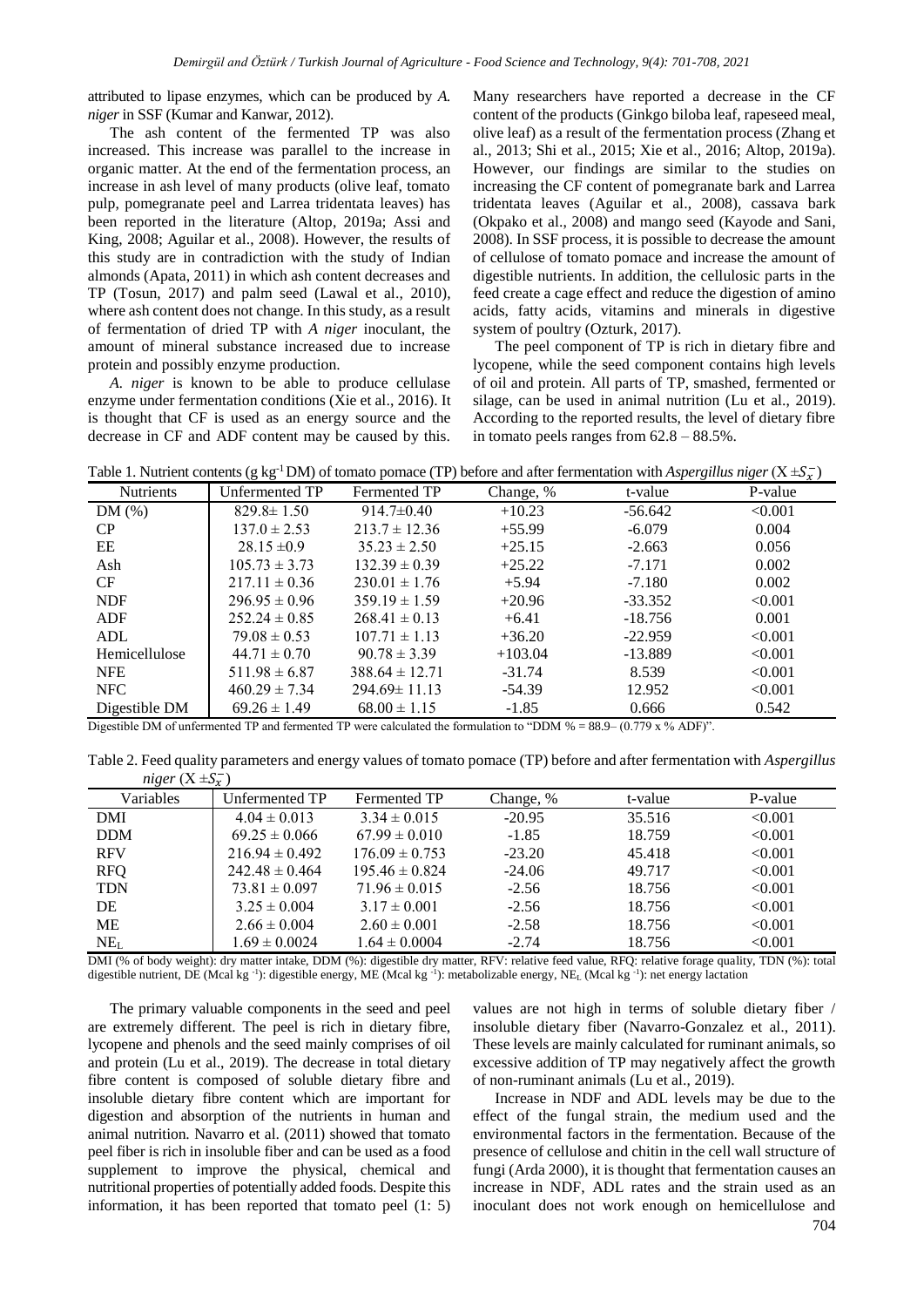lignin. Also Beauvais et al. (2014), reported that cellulosic components increased by the fermentation because of the fact that the cell wall of *A. Niger* contains chitin, cellulose like component. However, Altop et al. (2019), reported that SSF increased the CF, ADF, ADL content of sunflower meal and NDF, ADF and ADL content of cottonseed meal. Similar results were reported in the studies on sour cherry kernel (Güngör et al., 2017), mango kernel (Kayode and Sani, 2008). The increase in the NDF level is not lined with the results reported for tomato pomace (Tosun, 2017), olive leaf (Altop, 2019a) and rapeseed meal (Shi et al., 2015).

In this trial, a reduction in the NFE content of fermented tomato pomace may be related to the fact that fungi prefer primarily easily soluble carbohydrates such as glucose, sucrose and starch as a carbon source (Papagianni, 2007). However, it is concluded that the increase in the cell wall elements may increase proportionally due to the decrease of NFE used to meet the energy needs. The present study contradicts the study of Tosun (2017), who reported that the NFE content of tomato pomace increased. This alteration in nutrient composition caused by SSF application may be due to different types of tomato and growing environment, as well as the proportion of peel, seed or pulp inside the fruit (Savadkoohi and Farahnaky, 2012; Fuentes et al., 2013). The quantities of nutrients such as cellulose, as well as the fractions they contain, can cause large differences in the nutritive value of TP (Fuentes et al., 2013; Giuffrè and Capocasale, 2016; Mechmeche et al., 2017). These fraction differences can also greatly alter the digestibility of the product and affect the use of TP. Not every TP is expected to have similar nutrient content, but there are also considerable variations in research at a particular component level. Del Valle et al. (2006) reported fiber, protein, ash and oil values in tomato pomace as 59.03, 19.27, 3.92 and 5.85 respectively, the same ingredients were 39.11, 24.67, 5.29 and 9.87 respectively according to research by Savadkoohi and Farahnaky (2012). Also, Fuentes et al. (2013) indicated that these nutrient ingredients of TP were 46.00, 16.00, 4.00 and 2.00. Furthermore, variations in the variety, maturity and growth conditions create differences in the chemical composition of TP.

While fermentation increases the dry matter, protein, fat, ash values from 25% to 55%, the increases in CF, NDF, ADF and ADL did not positively affect the digestibility of the feed. In order to clarify this conflicting situation, it is necessary to determine how the feed value changes. For this purpose, relative feed value (RFV), which the index ranks forage relative to the digestible DMI of full bloom alfalfa, was determined (Table 2). RFV index calculates DDM of the alfalfa from ADF, and estimates the DM intake potential from NDF (Jeranyama and Garcia 2004). Since the digestive level of ADF is very slow, it is desirable to have low amounts in the diet. When the RFV numbers of 216.94 and 176.09 calculated in the unfermented and fermented TP are compared to full bloom alfalfa hay, which has a RFV of 100%, it is seen that TP is a high quality plant. A comparison, according to RFV shows that the application of solid state fermentation does not improve feed digestibility. RFV is a measure of forage intake and energy value. Relative feed value increases as forage quality increases. But, RFV of a forage does not take into account the protein content of the forage. On the other hand, when feeds with a similar RFV index are fed,

differences in the digestibility of cellulosic compounds be able to result in a difference in animal performance. The RFQ index was developed to eliminate this difference. This index allowances the differences in digestibility of the cellulosic compounds and to be able to use to more effectively estimate animal performance and satisfy animal needs (Jeranyama and Garcia 2004). As in TDN, energy value calculation methods are more reliable methods for determining the nutritional value of feeds, taking into account nutrients such as CP, EE, ash and NDF. However, when considered the value TDN, DE, ME, NEL and RFQ of TP proves that the application of SSF didn't increase the digestibility of the feed and contributes positively to its usability as feed material in animal nutrition (Table 2). Energy values (TDN, DE, ME and NEL) of the feed decreased by 2.5%, DMI and DDM decreased by 20.95% and 1.8% by fermentation method, respectively. On the other hand, RFV and RFQ values decreased by 23.20% and 24.06, respectively. Although there is a decrease in RFV and RFQ values, it shows that TP, which already has very high RFV and RFQ values, does not need SSF treatment compared to alfalfa.

705 Tomatoes and its byproducts are also a potentia source of carotenoids, especially lycopene. Lycopene as antioxidant agent and coloring in the cosmetics, and its use in pharmaceutical and food industries has expanded in the recent years. There has been demonstrated that tomatoes and its derivatives, rich the lycopene content to be in the range of 2.62 to 629 mg/100 g (Baranska et al., 2006) fresh weight basis. While lutein content could not detect, lycopene and β-carotene contents decreased when fermented the tomato pomage in this trial. Total phenolic content, antioxidant status and antioxidant levels of TP did not increase after fermentation with *A niger* (Table 3). Total phenolic content was slightly higher in FTP (96.36 mg GAE/g dry wt.) than in TP (87.17 GAE/g dry weight). In contrast to our study, extraction of lycopene was increased effectively under SSF process (Jamal et al., 2017). Thus, cellulase produced from fermentation was used to disrupt the cell wall components that facilitate the separation of intracellular components (Ranveer et al., 2013). Also Tosun (2017) reported that total phenolic content and antioxidant capacity of apple and TP increased by fermentation with A. niger and P. Chrysosporium. Fermentation increases the phenolic compounds of feed, thereby reducing tannins, fibres and enriching with enzymes, organic acids and color substances (Gungor et al., 2017, Gungor and Erener, 2020b). However, Altop (2019a) reported that although the oleuropein content of fermented olive leaves was decreased, it's catechin and hydroxytyrosol contents were increased by SSF. This increase in the starch and sugar contents might be attributed the sugars released from the hydrolysis of phenolic compounds during fermentation (Altop 2019a). The increased concentrations of protein after fermentation are thought to have a relation to the increased antioxidant level (Amadou et al., 2011). Concentrations of phenolic ingredients also improve in SBM after fermentation, thereby increasing metal chelating activity and antioxidant (Moktan et al., 2008). On the other hand, bacterial, fermentation has ahigher antioxidant activity, too (Jemil et al., 2016). Aguilar et al. (2008) reported that pomegranate peel and creosote bush leaves are good sources of SSF and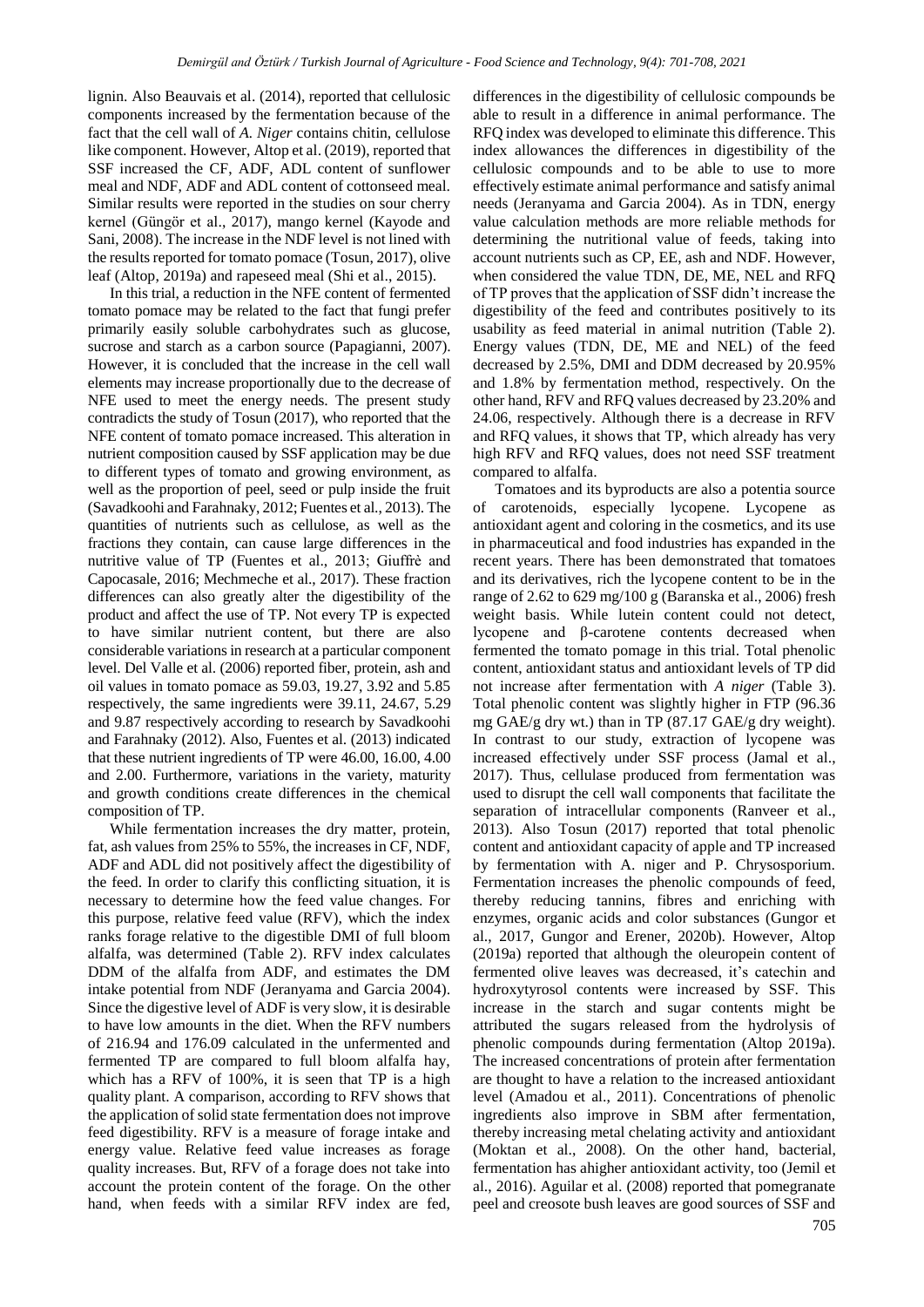antioxidants. As a result of fungal fermentation, it was determined that high level of gallic acid and catechin in creosote bush leaves and ellagic acid accumulation in pomegranate peels (Aguilar et al., 2008). The maturation stage of the tomato fruit affects the antioxidant level, whereas antiplatelet activity can act independently of fruit maturity. Fuentes et al. (2013) stated that tomato and its byproducts may be sources that provide highly effective antioxidant and antiplatelet activity. Contrary to antiplatelet activity, it has been determined that the antioxidant activity change indpentdently from ripening of

tomato. According to these findings, extracts from both seed mucilage and pomacecan be used as functional components. These can be added as supplements to provide unprocessed foods with antioxidant and antiplatelet activities in preventing noncommunicable chronic diseases (Fuentes et al., 2013). Tomato peel could be noted as the source of insoluble hemicelluloses and compounds with antioxidant properties like lycopene, rutin, and chlorogenic acids. Tomato fiber can be used as a thickening or texturizing, fiber source and / or as an antioxidant enhancer with its low-fat content (Navarro et al., 2011).

Table 3. Total phenolic content, antioxidant status and antioxidant levels and carotenoid contents of tomato pomace (dry matter basis) before and after fermentation with *Aspergillus niger* ( $X \pm S_x^-$ ), n = 3

| <b>Nutrients</b>            | Unfermented TP     | Fermented TP        | $-A.$ / $7$<br>t value | P-value |
|-----------------------------|--------------------|---------------------|------------------------|---------|
| Total phenolics*            | $87.17 \pm 1.61$   | $96.36\pm3.81$      | $-1.852$               | 0.138   |
| Antioxidant status**        | $49.86\pm1.68$     | $48.43 \pm 0.35$    | 0.025                  | 0.981   |
| Antioxidant level ***       | $38.08 \pm 1.04$   | $38.35 \pm 0.36$    | 0.082                  | 0.939   |
| Lycopene $(\mu g/100g)$     | 14478.80 ± 142.89  | $2876.00 \pm 4.12$  | 81.170                 | < 0.001 |
| $\beta$ -carotene (µg/100g) | $2460.0 \pm 30.57$ | $1861.97 \pm 12.36$ | 18.965                 | < 0.001 |
| Lutein                      | ND                 | ND                  | -                      | -       |

\*: gallic acid (mg GAE/g dry wt), \*\*: as FRAP (mmol FeSO4 E/g), \*\*\*: as DPPH, (mmol TE/g) trolox equivalent, ND: No determine TE

These findings from the literature showed that TP can be used in animal feed and food components in various ways, as it is rich in nutrients and functional components such as lycopene, dietary fiber, pectin, fat and protein. The contradictory results mentioned above showed that the effectiveness of TP as a feed ingredient may vary depending on many factors. Numerous factors such as animal species, relative feeding quality of basal feeds, TP forms such as fresh, dried and ensiled and length of feeding time should be reviewed in the evaluation of TP (Lu et al., 2019).

# **Conclusion**

The results of the present study indicated that: i) the *A. niger* strain used as inoculant in the study worked in harmony with the dried tomato pomace used as substrate for CP, EE and minerals. ii) Increasing in CP content by 55.99% due to fermentation is thought to be largely due to microbial protein. It has been found that *A. Niger* may be a suitable fermenter to increase the crude protein content in TP. iii) Increasing the EE content of the pomace (25.15%) by *A. niger* fermentation, the energy value of tomato pulp can be increased slightly. iv) NFE and NFC values of tomato pomace decreased by 31.74% and 54.39%, respectively. This decrease is thought to occur because the microorganism prefers easily soluble and digestible carbohydrates as carbon and energy sources. v) The amount of CF and ADF increased around 6% with fermentation of tomato pomace. Also, the unexpected increase in NDF and ADL rates is thought to be due to the cell wall composition. vi) While total phenolic content and antioxidant level did not increase, concentration of βcarotene and lycopene of TP decreased after fermentation with *A niger*. Total phenolic content was slightly higher in FTP (96.36 mg GAE/g dry wt.) than in TP (87.17 GAE/g dry weight).

This experiment showed that TP can be used as a high value added product in animal feeds by enriching with protein, ether extracts and minerals. However, the A. niger strain used in this experiment was not able to reduce cellulosic products and therefore did not positively contribute to digestibility. However, TP have good nutritional and functional qualities, not only due to their high vitamin and mineral content, but also because of phytochemicals, notably the lycopene and also the high RFV and RFQ values, it can be interpreted as TP does not require SSF application.

# **Abbreviations**

ADF: Acid detergent fiber; ADL Acid detergent fiber; ATCC: American Type Culture Collection; BW: Body weight; CF: Crude fiber; CP: Crude protein; DDM: Digestible dry matter; DE: Digestible energy; DM: Dry matter; DMI: Dry matter intake; DPPH: Free radical (2,2 diphenyl-1-picrilhydrazil); EE: Ether extract; EE: Ether extract; FRAP: Ferric reducing antioxidant power; FTP: Fermented tomato pomage; GAE: Gallic acid equivalent; ME: Metabolizable energy; ND: No determine; NDF: Neutral detergent fiber;  $NE<sub>L</sub>$ : Net energy lactation; NFC: Non-fiber carbohydrates; NFE: Nitrogen-free extract; RFQ: Relative feed quality; RFV: Relative Feed Value; SD: Standard deviation; SSF: Solid-state fermentation; TD: Trade mark; TDN: Total digestible nutrients; TE: Trolox equivalent

## **Acknowledgments**

The authors would like to thank Mr. Aydin Altop for the fermenting of the tomato pomage, and Mrs. İlkay Koca for the analysis of the phenolic content and antioxidant levels of tomato pomace. This article is summarized from Kerim Demirgul's MSc thesis conducted under the supervision of Ergin Ozturk.

## **Funding**

This research did not receive any specific grant from funding agencies in the public, commercial, or not-forprofit sectors.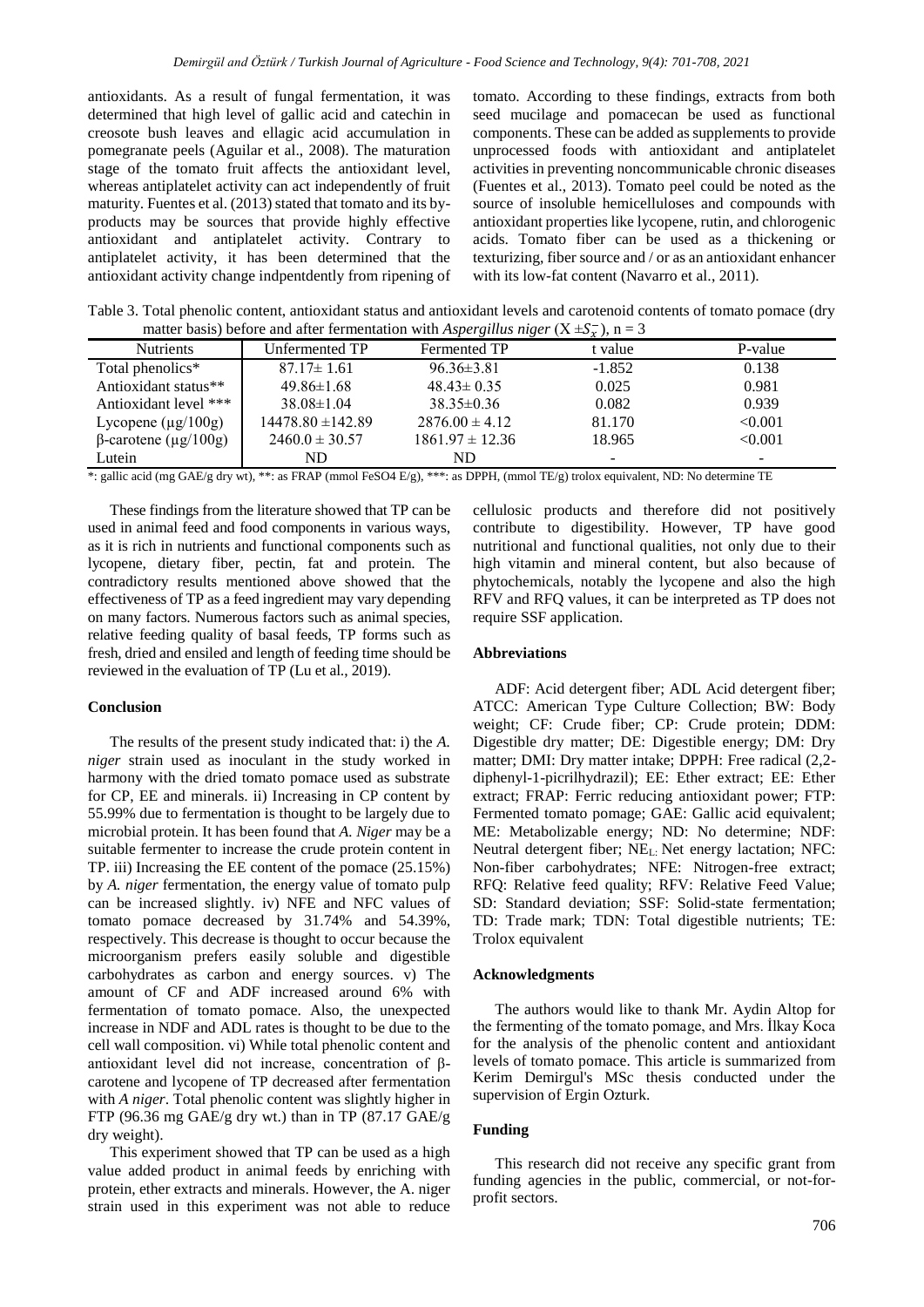## **Conflict of Interest**

The authors declare that they have no conflict of interest, and this document is their original research work done at the Agricultural Research and Application Centre of the Ondokuz Mayis University, Samsun, Turkey.

## **Authors' contributions**

EO conceived and designed the experiment. EO and KD performed the experiment. EO and KD performed the laboratory analysis. EO wrote the manuscript. All authors read, critically revised for intellectual contents and approved the final manuscript.

## **Availability of data and materials**

All data generated or analyzed are available from the corresponding author on request.

#### **Ethics approval and consent to participate**

Not applicable.

## **Consent for publication**

Not applicable.

## **References**

- Aguilar CN, Aguilera-Carbo A, Robledo A, Ventura J, Belmares R, Martinez D, Rodríguez-Herrera R, Contreras J. 2008. Production of antioxidant nutraceuticals by solid-state cultures of pomegranate (*Punica granatum*) peel and creosote bush (*Larrea tridentata*) leaves. Food Technology and Biotechnology 46(2): 218-222.
- Altop A. 2019a. Effect of solid-state fermentation on main nutritional components, some minerals, condensed tannin and phenolic compounds of olive leaves. Turkish Journal of Agriculture Food Science and Technology 7(1): 115-119.
- Altop A. 2019b. The effects of diets supplemented with fermented or non-fermented cherry kernels (*Prunus avium L*.) on growth performance, ileal histology, caecum microflora, and some meat quality parameters in broiler chickens. European Poultry Science 260, 83 doi:10.1399/eps.
- Altop A, Gungor E, Erener E. 2019. Improvement of nutritional quality of some oilseed meals through solid-state fermentation. Turkish Journal of Agriculture - Food Science and Technology 7(9): 1411-1414.
- Alves AR, Beelen PMG, de Medeiros AN, Neto SG, Beelen RN. 2011. Consumo e digestibilidad do feno de sabia por caprinos e ovinos suplementados com polietilenoglico. Revista Caatinga 24: 152-157.
- Amadou I, Le GW, Shi YH, Jin S. 2011. Reducing, radical scavenging, and chelation properties of fermented soy protein meal hydrolysate by Lactobacillus plantarum Lp6. International ournal of Food Properties 14: 654-665.
- Apata DF. 2011. Effect of *Terminalia catappa* fruit meal fermented by *Aspergillus niger* as replacement of maize on growth performance, nutrient digestibility, and serum biochemical profile of broiler chickens. Biotechnology Research International 907546, doi:10.4061/2011/907546.
- Arda M. 2000. *Basic Microbiology*. Chapter 9, Medisan Publication, 45, Ankara.
- Assi JA, King AJ. 2008. Manganese amendment and *Pleurotus ostreatus* treatment to convert tomato pomace for inclusion in poultry diets. Poultry Science 87(9): 1889-1896.
- Baranska M, Schütze W, Schulz H. 2006. Determination of Lycopene and β-carotene content in tomato fruits and related products: Comparison of FT-Raman, ATR-IR, and NIR Spectroscopy. Analytical Chemistry 78(24): 8456–8461.
- Beauvais A, Fontaine T, Aimanianda V, Latgé JP. 2014. Aspergillus cell wall and biofilm. Mycopathologia 178(5-6): 371-377.
- Benzie IF, Szeto Y. 1999. Total antioxidant capacity of teas by the ferric reducing/antioxidant power assay. Journal of Agricultural and Food Chemistry 47(2): 633-636.
- Brand-Williams W, Cuvelier ME, Berset C. 1995. Use of a free radical method to evaluate antioxidant activity. Lebensmittel-Wissenschaft und -Technologie 28(1): 25-30.
- Del Valle M, Cámara M, Torija ME. 2006. Chemical characterization of tomato pomace. Journal of the Science of Food and Agriculture 86: 1232–1236.
- Demiray E. 2009. Determination of lycopene, ß-Carotene, ascorbic acid and color change kinetics of tomatoes in drying process. MSc Thesis, Pamukkale Üniversitesi Fen Bilimleri Enstitüsü Gıda Mühendisliği Anabilim Dalı, 101, Denizli.
- Elibol M, Moreira A. 2005. Optimising some factors affecting alkaline protease production by a marine bacterium Teredinobacter turnirae under solid substrate fermentation. Process Biochemistry 40(5): 1951-1956.
- FAO, 2019. Food and Agriculture Organization. Available from: http://www.fao.org/faosta. Accessed date: 29.09.2019.
- Fuentes E, Carle R, Astudillo L, Guzman L, Gutierrez M, Carrasco G & Palomo I. 2013. Antioxidant and antiplatelet activities in extracts from green and fully ripe tomato fruits and pomace from industrial tomato processing. Evidencebased Complementary and Alternative Medicine 867578. https://doi.org/10.1155/2013/867578.
- Giuffrè AM, Capocasale M. 2016. Physicochemical composition of tomato seed oil for an edible use: The effect of cultivar. International Food Research Journal 23: 583–591.
- Güngör E, Erener G. 2020a. Effect of dietary raw and fermented sour cherry kernel (Prunus cerasus L.) on growth performance, carcass traits, and meat quality in broiler chickens. Poultry Science 99(1): 301-309. https://doi.org/ 10.3382/ps/pez490
- Güngör E, Erener G. 2020b. Effect of dietary raw and fermented sour cherry kernel (Prunus cerasus L.) on digestibility, intestinal morphology and caecal microflora in broiler chickens. Poultry Science 99(1): 471-478. https://doi.org/ 10.3382/ps/pez538
- Güngör E, Altop A, Öztürk E, Erener G. 2017. Nutritional Changes of Sour Cherry (Prunus cerasus) Kernel Subjected to *Aspergillus niger* Solid-state Fermentation. Journal of Tekirdag Agricultural Faculty 6: 99-103.
- Jamal P, Hashlamona A, Jaswir I, Akbar I, Nawawi WMFW. 2017. Extraction of lycopene from tomato waste using solid state fermentation. International Food Research Journal 24(Suppl): 416-421.
- Jannathulla R, Dayal J S, Ambasankar K, Muralidhar M. 2018. Effect of *Aspergillus niger* fermented soybean meal and sunflower oil cake on growth, carcass composition and haemolymph indices in *Penaeus vannamei* Boone, 1931. *Aquaculture* 486: 1-8
- Jemil N, Ayed HB, Manresa A, Nasri M, Hmidet N. 2017. Antioxidant properties, antimicrobial and anti-adhesive activities of DCS1 lipopeptides from Bacillus methylotrophicus DCS1. BMC Microbiology 17: 144 doi 10.1186/s12866-017-1050-2.
- Jeranyama P, Garcia AD. 2004. Understanding relative feed value (RFV) and relative forage quality (RFQ). Cooperative Extension Service. ExEx8149. College of Agriculture and Biological Sciences, South Dakota State Unıversıty, USDA.